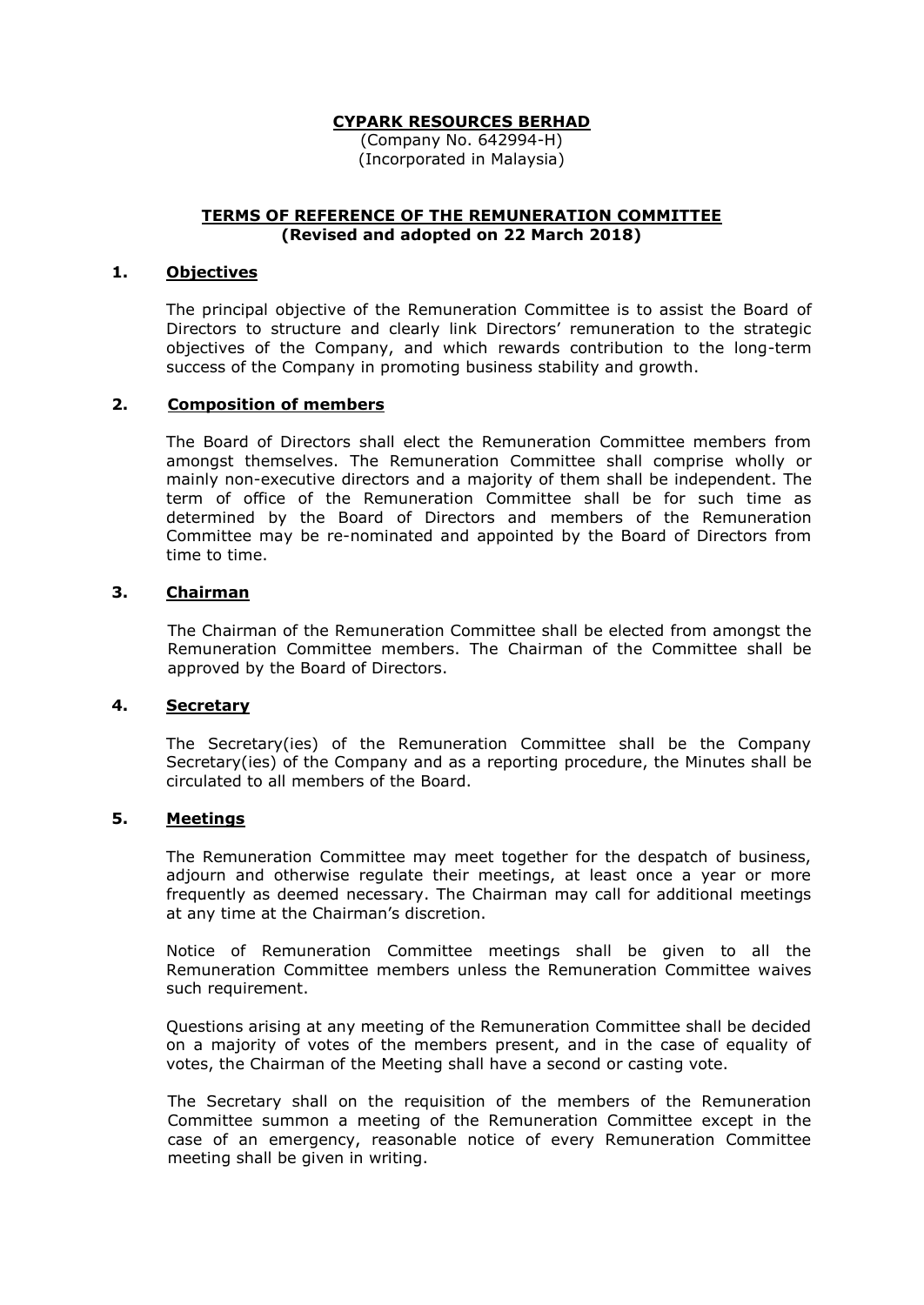## **CYPARK RESOURCES BERHAD**

(Company No. 642994-H) (Incorporated in Malaysia)

(Terms of Reference of the Remuneration Committee - cont'd)

In the absence of the Chairman, the members can elect from amongst themselves the Chairman of the Meeting.

# **6. Minutes**

Minutes of each Meeting shall be kept at the registered office and distributed to each member of the Remuneration Committee and also to the other members of the Board. The Remuneration Committee Chairman shall report on the proceedings of each Meeting to the Board.

The Minutes of the Remuneration Committee Meeting shall be signed by the Chairman of the Meeting at which the proceedings were held or by the Chairman of the next succeeding meeting.

### **7. Quorum**

A quorum shall consist of two (2) members.

#### **8. Circular Resolutions**

A resolution in writing signed by all the Remuneration Committee members for the time being shall be as valid and effectual as if it had been passed at a meeting of the Remuneration Committee duly called and constituted. Any such resolution may consist of several documents in like form each signed by one (1) or more Remuneration Committee members. Any such document, may be accepted as sufficiently signed by a Remuneration Committee member if transmitted to the Company by telex, telegram, cable, facsimile or other electrical or digital written message to include a signature of a Remuneration Committee member.

## **9. Reporting**

The Remuneration Committee shall report to the Board of Directors, either formally in writing, or verbally, as it considers appropriate on the matters within its terms of reference at least once a year, but more frequently if it so wishes.

The Remuneration Committee shall report to the Board of Directors on any specific matters referred to it by the Board.

## **10. Authority**

The Remuneration Committee shall, in accordance with the policies and procedures to determine the remuneration of Directors and at the expense of the Company,

(a) review, assess and recommend to the Board of Directors the remuneration packages of the Directors in all forms, with other independent professional advice or outside advice as necessary; and